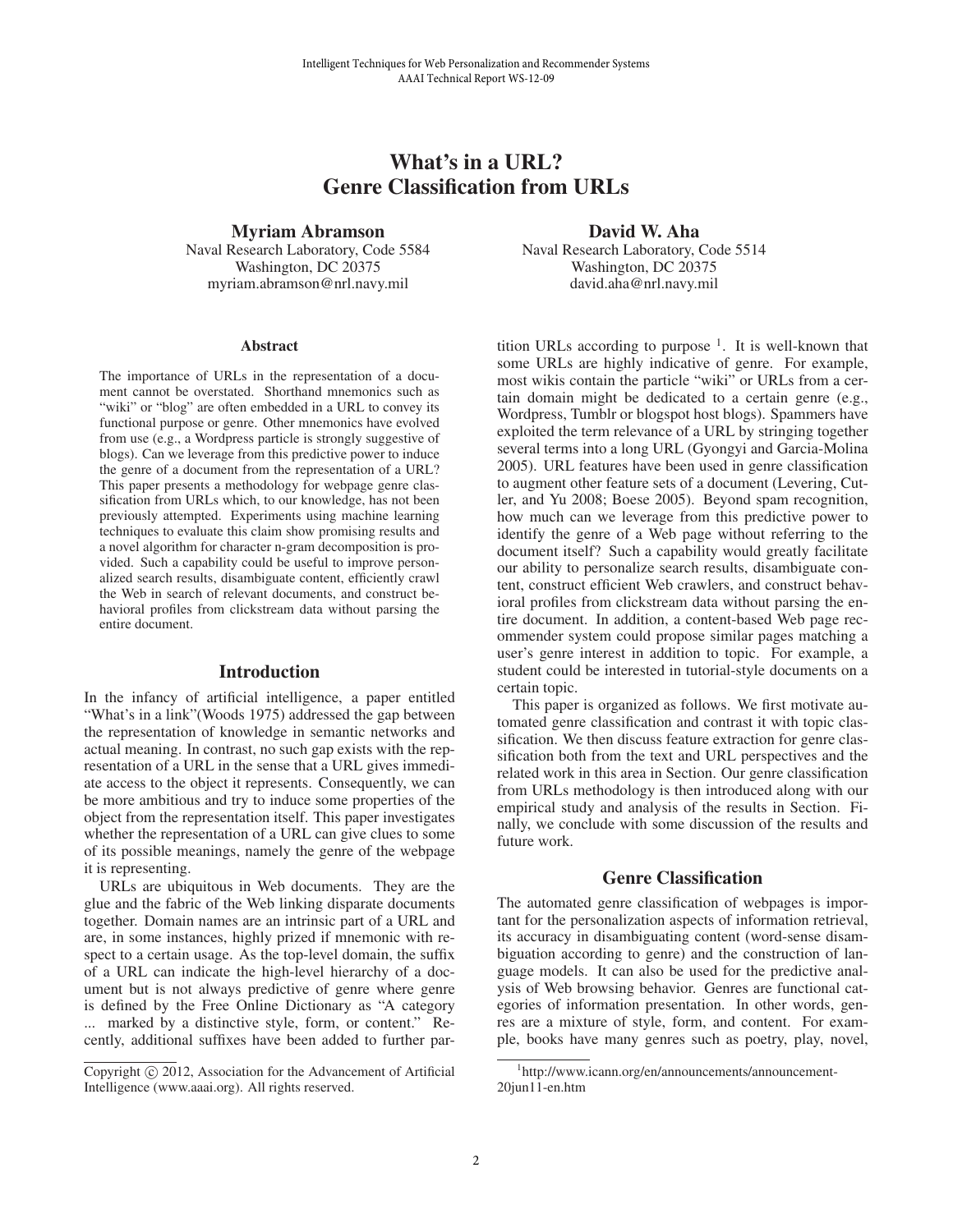and biography and webpages have also evolved their own genres such as discussion forums, FAQs, blogs, etc. Basically, the genre of a document is tied to its purpose and form. It addresses *how* information is presented rather than *what* information is presented in a document (Rauber and Muller-Kogler 2001). Because of its communication and social aspects, genres rather than topics are more indicative of Web browsing behavior. For example, different professional occupations found different webpage genres useful for their jobs (Crowston, Kwaśnik, and Rubleske 2011). Engineers will access documentation (manual) pages regardless of their respective specialties. Social interaction patterns give rise to a set of different genres accessed together regardless of topics. For example, a researcher might access a submission page to upload a paper and then later a comment page for reviews on the paper (Swales 2004; Tardy 2003). Although genres and content are orthogonal (Eissen and Stein 2004), they do combine in important ways (Dewe, Karlgren, and Bretan 1998; Karlgren and Cutting 1994) and in different proportions depending on the genre itself (Crowston, Kwaśnik, and Rubleske 2011). For example, spam is a combination of content and style. Experiments using only word statistics have shown good results (Kim and Ross 2011) in genre classification and experiments in domain transfer of genre classifiers have shown that genres and topics do overlap (Finn and Kushmerick 2003). It was also shown that just a few words might suffice to categorize the content of a webpage (Koller and Sahami 1997) though this result has not been extended to genre classification.

# Feature Extraction For Genre Classification

Supervised classification tasks rely on the extraction of representative features. Unlike topic classification which is solely concerned with text, genre classification combines different elements. We distinguish below feature extraction from webpages with access to the content of a document and feature extraction from URLs alone.

## Feature Extraction from Webpages

Stylistic and structural features for genre classification of Web pages can be partitioned according to the following feature sets:

- Syntactic Style features: number of words (excluding stop words), digit frequency, capitalized word frequencies, number of sentences, average sentence length, average word length,
- Semantic Style features: frequencies of sentiment words (positive/negative adjectives and adverbs), frequencies of commonly used internet acronyms (e.g., "afaik", "iirc").
- Part-of-speech (POS) tags: frequencies of 36 Penn Treebank part-of-speech tags (Taylor, Marcus, and Santorini 2003).
- Punctuation characters: frequencies of all 24 punctuation characters.
- Special characters: frequencies of special characters (e.g., @#\$%ˆ&\*+=).
- **HTML tags:** frequencies of all 92 HTML 4.01 tags  $^2$ , frequencies of internal links.
- HTML tree features: average tree width and average tree depth of the HTML structure of a document.
- Function words: frequencies of 309 function words (e.g. "could", "because of")<sup>3</sup>.

These feature sets have been used separately (Finn and Kushmerick 2003) or more frequently in combination (Eissen and Stein 2004; Boese 2005; Santini 2006). A novel contribution in this paper, to our knowledge, are the HTML tree features to represent the layout of a webpage. Other types of features include readability metrics (Boese 2005; Rauber and Muller-Kogler 2001; Kessler, Numberg, and Schutze 1997), visual features (Levering, Cutler, and Yu 2008), word location on a page (Kim and Ross 2011), "errorness" or noise (Stubbe, Ringlstetter, and Schulz 2007), and character n-grams (Kanaris and Stamatatos 2009; Wu, Markert, and Sharoff 2010; Mason et al. 2010). Character n-grams (sequence of  $n$  characters) are attractive because of their simplicity and because they encapsulate both lexical and stylistic features regardless of language but they were found to be more sensitive to the encoding evolution of webpages (Sharoff, Wu, and Markert 2010).

Feature representativeness is an issue in genre classification because there is no unique characterizing feature or set of features discriminating between genres (Santini 2006; Stubbe, Ringlstetter, and Schulz 2007). Therefore, exporting features to different corpora might be problematic. Moreover, the relevant features depend on the genres to discriminate against (Kim and Ross 2008). For example, the features that distinguish a scientific article from a thesis might be structural (i.e, POS and HTML tags) while the features that distinguish a table of financial statistics from a financial report might be stylistic.

## Feature Extraction from URLs

The syntactic characteristics of URLs have been fairly stable over the years. URL terms are delimited by punctuation characters and some segmentation is required to determine the implicit words of a domain name. For example, homepage domain names often consist of a concatenation of first name and last name (e.g., "www.barackobama.com"). However, because of the uniqueness requirement of a URL, it is hard to generalize from those terms. A recursive token segmentation approach augmented by stylistic features has produced results comparable to a text approach in a multiclass topic classification task (Kan and Thi 2005). A keyword matching algorithm on common URL lexical terms (e.g., login, search, index) has been used in conjunction with the textual representation of a document in genre classification (Lim, Lee, and Kim 2005). A token-based approach augmented by additional information has achieved high accuracy in identifying suspicious URLs (Ma et al. 2009).

Unlike n-grams for feature extraction from webpages, using n-grams in feature extraction from URLs is less suscep-

<sup>2</sup> http://www.w3schools.com/tags/

<sup>3</sup> http://www.sequencepublishing.com/academic.html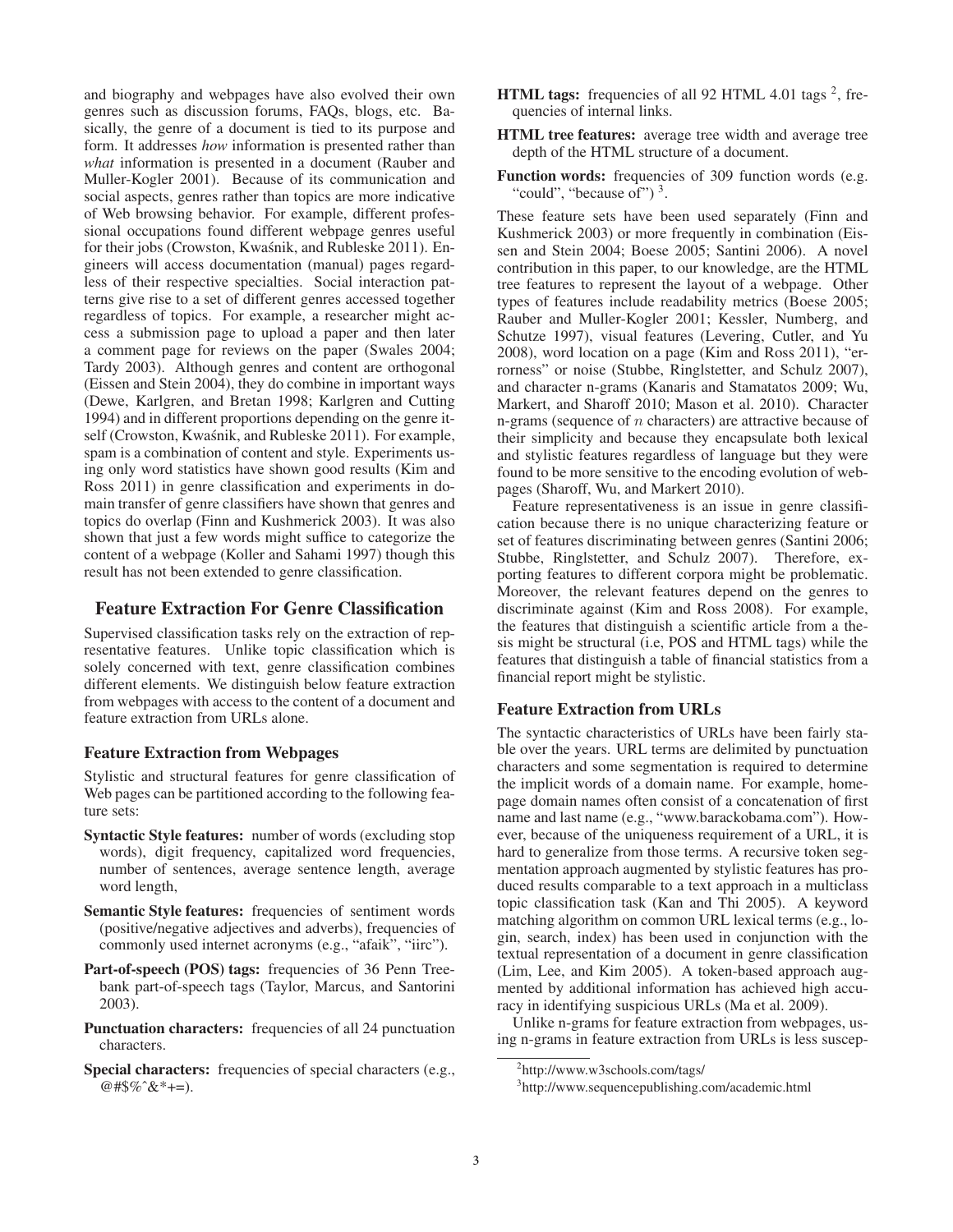tible to evolutionary encoding changes. An *all-ngram* approach combining n-grams of mixed length (4-8) excluding delimiter characters has produced surprisingly good results for webpage multi-label topic classification with binary classifiers (one vs. all) (Baykan et al. 2009). The superiority of n-grams over tokens arises from their relative frequency even in previously unseen URLs (Baykan et al. 2009). Character n-grams have been successfully used also in language identification where combinations of certain characters (e.g. "th" in English, "oi" in French) are specific to certain languages (Baykan, Henzinger, and Weber 2008). An alternative approach is to use character n-grams that would also encapsulate the delimiters. Four and three-character n-grams seem especially suited for URLs because of the length of common suffixes (e.g., ".edu", ".com", ".ca"). Word ngrams are often combined with a naive Bayes (NB) classifier approach to produce probability estimates of word compositions but requires a smoothing method to compensate for low frequency counts and unseen transitions (Chen and Goodman 1999). Backoff models (Katz 1987) and linear interpolation smoothing (Jelinek 1980) automatically adjust the length of an n-gram to capture the most significant transitions. This paper introduces a novel algorithm for character n-gram decomposition rather than composition based on linear interpolation and backoff.

Finally, stylistic features of URLs, including the number of delimiters (e.g., forward slashes and punctuation characters) and the average length of particles, can augment URLbased feature sets.

## Methodology

In this section, we introduce our general methodology for (1) acquiring data from the Web and (2) genre classification from URLs. The acquisition of data is an essential part of successful machine learning approaches. Available genre corpora (Santini et al. 2007) are manually constructed with few examples per genre. Moreover, many corpora do not include the associated URL of the webpage. Consequently, our overall technical approach consists of the following steps.

#### Open-set Classification

Open-set classification differs from close-set classification in supervised learning when the set of classes is not assumed to cover all examples. We constructed a cascading classifier that could be trained on different available corpora for genre classification based on the stylistic and structural features from webpages outlined above. Cascading classifiers are sequential ensembles of classifiers ordered in some fashion (Alpaydin and Kaynak 1998; Stubbe, Ringlstetter, and Schulz 2007) with a selection scheme. A cascading classifier enables us to boost our initial corpus with an incomplete genre palette and without computing a threshold of acceptance (Fig. 1). Our cascading classifier is composed of binary classifiers, one for each class, with the option of keeping test examples unclassified if not positively identified by any of the binary classifiers. This latest feature is essential for acquiring data from the Web where new genres emerge

each day. Each binary classifier is customized with a feature selection filter (John, Kohavi, and Pfleger 1994). In addition, resampling of the examples to balance the number of positive and negative examples for the binary classifiers makes our cascading classifier agnostic about the class distribution. Several selection schemes are possible. In (Stubbe, Ringlstetter, and Schulz 2007) the binary classifiers are arranged according to their performance in the training set and the first one to indicate a positive class is selected. We obtained better results by selecting the binary classifier with the highest confidence in the positive class. A multi-label selection scheme is also possible with this classifier.

Random webpages and associated URLs were collected using the random webpage generator from Yahoo4. The URLs were then classified based on their corresponding webpage content using our cascading classifier.

#### Genre Classification from URLs

Our approach for linear interpolation (LI) smoothing of character n-grams consists of combining n-grams (and their subgrams) from a set of most common n-grams of different length found in a corpus. The probability of an n-gram of length n,  $P(ngram_n)$ , is computed as follows:

$$
\lambda_n IF_j(ngram_n) + \lambda_{n-1} \sum_{i}^{2} I_iF_j(ngram_{n-1}^i) + \dots + \lambda_2 \sum_{i}^{n-1} I_iF_j(ngram_2^i)
$$
\n
$$
(1)
$$

where  $I \leftarrow \begin{cases} 1 & if ngram^i \in most common ngrams \ 0 & otherwise \end{cases}$ 0 otherwise

 $\lambda_n$  are the normalized coefficients of the interpolation and reflect the importance of n-grams of length  $n$  in the prediction of the class.  $F_j(ngram_m^i)$  is the frequency of the *ith* n-gram subset of length  $m$  ( $m \le n \le 2$ ) for a given class  $j$  in the training set. Finally, the class  $j$  probability is computed as  $(\prod_{i=0}^{N} P(ngram_i)) Pr(j)$  where  $Pr(j)$  is the class prior probability and  $N$  is the number of top-level n-grams found in a URL string. Our algorithm for linear interpolation and backoff (LIB) in the classification of instances is described in Alg. 1. The backoff procedure stops the decomposition of an n-gram subset. This algorithm is based on breadth-first search and selectively inserts n-grams in a firstin-first-out queue to be decomposed further. The n-grams are extracted on a sliding window of size  $n$  from the URL string and then decomposed when needed. The probabilities of those n-grams are then used with a NB classifier.

The most common n-grams were extracted so that (n-1) gram subsets were not included unless their counts were at least 5% higher than any subsuming n-grams. Those most common n-grams are the bag-of-words features of our classifiers. The coefficients  $\lambda_n$  were estimated using the information gain attribute selection method (Quinlan 1986) in a

<sup>4</sup> http://random.yahool.com/bin/ryl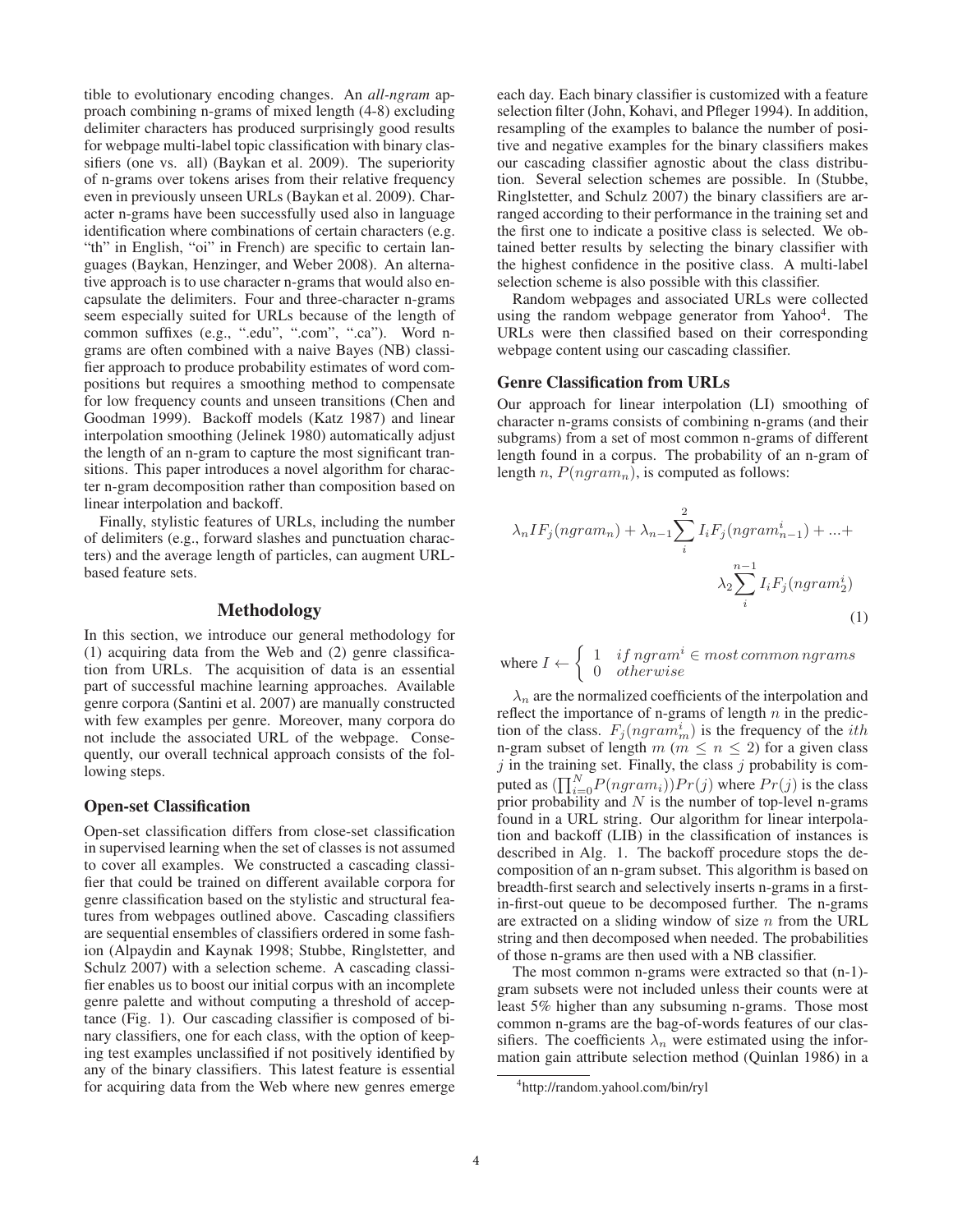Algorithm 1 LIB classification function where ngrams is a function to parse a string into n-grams and  $F_i (gram)$  is the frequency of an n-gram feature for class  $j$  in the training set.

```
LIB (instance, n, Classes, priors, \lambda) =
url ← instance.url //string
features ← instance.features //ngrams
probs ← priors
Q \leftarrow \emptysetFOREACH n-gram ∈ ngrams(url, n)
  Q \leftarrow \{n\text{-gram}\}grams \leftarrow \oslashWHILE Q is not empty
   qram \leftarrow pop(Q)
    IF gram ∈ features //backoff
     grams ← grams ∪ {gram}
    ELSE
     m ← gram.length - 1
     Q \leftarrow Q \cup \{ngrams(gram, m)\}IF grams \neq \oslashFOREACH class j \in Classes
      probs[j]←probs[j]\sum_{i}^{|grams|} \lambda_i F_j(gram_i)probs ← normalize(probs)
RETURN arg\max_{i} (probs) //most probable class
```
pre-processing step containing the Cartesian product of all n-grams, their associated sub-grams, and the class.

# Empirical Study

All experiments were conducted in the Weka machine learning workbench (Hall et al. 2009) augmented by our naive Bayes algorithms for Laplace smoothing and linear interpolation. The feature extraction from webpages was done using the open-source Jericho HTML parser (Jericho 2009) and OpenNLP natural language parser (Baldridge and Morton 2004). We compare the LI and LIB approaches with a multinomial NB using Laplace smoothing (with smoothing parameter  $\alpha = 1$ ), a NB with Gaussian smoothing (John and Langley 1995) available in Weka and a support vector machine (SVM) approach (EL-Manzalawy and Honavar 2005) (where  $K=0$  is the linear kernel and  $K=2$  is the radial basis function default kernel), also available in Weka, using the same common n-grams as bag-of-words features.

Initial experiments were conducted with the 7-genre "Santini" corpus (Santini 2012) consisting of 1400 documents partitioned among 7 genres with 200 examples each. This corpus does not include the associated URL of the document so random pages were classified using a cascading classifier (described above) to acquire URLs of a specific genre. Out of 10000 random webpages, ˜25% were unclassified and after validation, 6925 examples were retained. It is worth stressing that unclassified webpages are expected in any random web crawl due to the evolving nature of cyber genres. Other experiments were conducted with the "Syracuse" corpus (Rubleske et al. 2007) consisting of 3025 documents partitioned into 245 "user-centered" genres (e.g, news story, article, how-to page). This corpus includes the asso-



Figure 1: Cascading classifier evaluation framework



Figure 2: Histogram of the class distribution for the various datasets.

ciated URL of the documents so no data acquisition step was required to obtain them. For comparative purposes, we extracted from this corpus the documents and associated URLs for the genres matching the 7-genre Santini corpus ("Syracuse-7") obtaining 685 URLs. Figure 2 illustrates the class distribution of these datasets. Finally, we exported the common n-grams found in the Syracuse-7 dataset onto the Santini dataset obtaining the Santini/Syr7 dataset.

The coefficients for linear interpolation smoothing using the information gain attribute selection method on character 4-grams, 3-grams, and 2-grams on the different datasets are presented in Table 1. The global coefficients (over all datasets) were used in the experiments. We did not obtain better results for coefficients using the information gain of each n-gram. The 1000 most common n-grams from each training dataset, after removing redundant n-grams (as explained above), were kept as bag-of-words features. The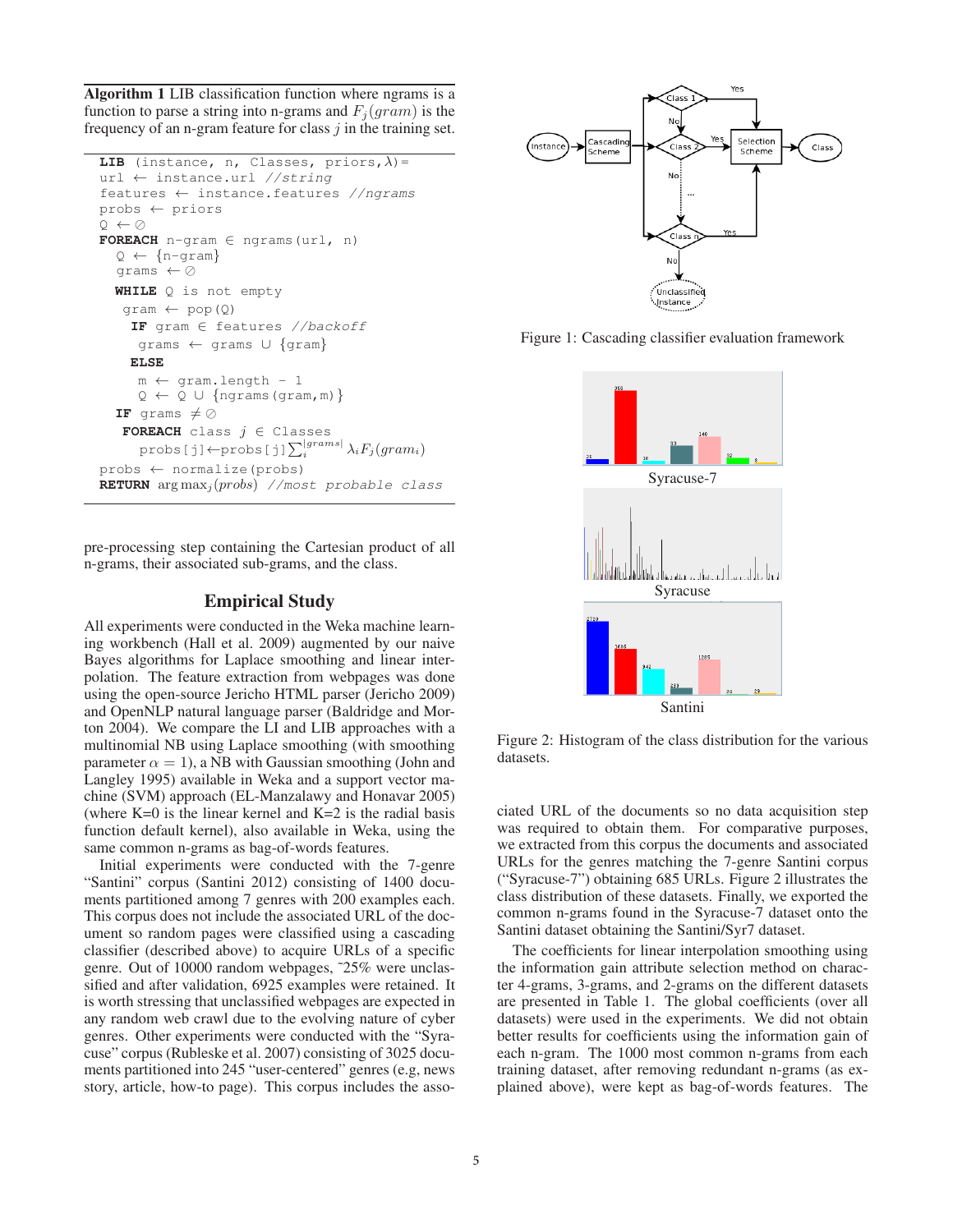| n-gram |                 |                   |                |      |
|--------|-----------------|-------------------|----------------|------|
| length | <b>Syracuse</b> | <b>Syracuse-7</b> | <b>Santini</b> | All  |
|        | 0.73            | 0.55              | 0.71           | 0.56 |
|        | 0.19            | 0.34              | 0.29           | 0.33 |
|        | 0.08            | በ 11              | 0.01           |      |

Table 1: Normalized attribute weights using the information gain attribute selection method for the different datasets.

Table 2: The 10 most common unique n-grams per dataset.

| <b>Syracuse</b> | <b>Syracuse-7</b> | <b>Santini</b> |
|-----------------|-------------------|----------------|
| 22              | gle               | aa             |
| bus             | ards              | ser            |
| 99              | er-               | ley            |
| $-n$            | odu               | yah            |
| 23              | erm               | .se            |
| er/             | on_               | m.a            |
| tory            | 44                | ote            |
| $id =$          | 55                | .wi            |
| m/d             | m/20              | san            |
| %20             | $\text{om}/2$     | bc             |

test sets consisted of those common n-grams found in the training sets. Those 1000 common n-grams were sufficient to populate all URLs in the test sets. The overlap or Jaccard similarity coefficient among common n-grams for the three different datasets was 37% and Tables 2 and 3 illustrate some unique n-grams found.

Table 4 summarizes the results obtained in multi-class classification for the different datasets and the different classifiers using the weighted F1 measure with 10-fold crossvalidation. A comparative baseline is provided with a classifier predicting a class at random based on the class distribution during training. Table 5 summarizes results for the multi-class genre classification from webpages for the Syracuse and Syracuse-7 datasets (no ground truth is available for the Santini dataset) using the feature sets described above. Those results show that classification from URLs can give surprisingly better results than classification from webpages for genre classification.

The McNemar's test (Edwards 1948) was used to evaluate the error rate of the different classifiers. The results do differ depending on the properties of the dataset. LIB does not improve significantly on the performance of Laplace smoothing for the NB classifier validating the independence assumption of a selection of common n-gram features. There is a significant improvement to linear interpolation over all datasets when adding the backoff procedure (LIB). The backoff procedure helps achieve a higher recall by weeding out noisy features and is less prone to overfitting. Backoff provides a lazy feature selection capability on an instance-by-instance basis. NB with Gaussian smoothing does significantly better in the Syracuse dataset maybe because the extrapolation to a normal distribution overcomes the small example-to-class ratios in this dataset. The results of augmented NB with Laplace smoothing and LIB are

Table 3: Top 10 unique common n-grams per genre in the Syracuse-7 dataset

| Top 10 unique common n-grams                                                                                         | <b>Genres</b> |
|----------------------------------------------------------------------------------------------------------------------|---------------|
| .as, boo, k., Ch, lt, gr, 7C, pro, tb, %7                                                                            | s-page        |
| ss, rs, ho, ks, ph, un, ml                                                                                           | e-shop        |
| sta, ww, qs, ow, dm, mv, ny, $\zeta$ , aq, the                                                                       | faq           |
| all, ce, l., el, .g, e.c, up, ie, eb, ba                                                                             | home-page     |
| /0, /1, /2, /200, chi, log, blo, 05, 06, e-                                                                          | blog          |
| $\{ \text{ls}, \text{org/}, \text{.ed}, \text{w.m}, \text{edu}, \text{.org}, \text{/h}, \text{u., so}, \text{du} \}$ | front-page    |
| ruc, con, ru, k/, ty, uct, /w, cl, yc, uc                                                                            | list          |

Table 5: Comparative evaluation of genre classification from webpages using the weighted F1-measure metric with 10 fold CV and averaged over 10 iterations.

| <b>Dataset</b> | NR<br><b>Gaussian Smoothing</b> | <b>SVM</b><br>$K=2$ |
|----------------|---------------------------------|---------------------|
| Syracuse       | $0.16 \pm 0.002$                | $0.20 \pm 0.002$    |
| Syracuse-7     | $0.46 \pm 0.005$                | $0.62 \pm 0.001$    |

very competitive with SVM  $(K=2)$  in the Syracuse-7 and Syracuse datasets possibly because of the relative small example-to-class ratios in those datasets. Table 6 illustrates the differences in precision/recall between the two different classifiers for the Syracuse-7 dataset. Our observations for the other datasets are similar. The SVM classifier achieves its high degree of accuracy by discarding all outlier classes. We also note that SVM is robust with respect to noisy class labels when enough data is provided as in the Santini dataset. The SVM linear kernel performance in the Syracuse and Syracuse-7 dataset indicates that the classes are linearly separable from URL character ngrams. The learning curves for augmented NB with LIB show that additional data will help tame the variance of the classifier (Fig. 3) since the error rate on the test set decreases as the error rate in the training set increases albeit at a slower rate and further work will consist in improving the bias of this classifier. The results in the Santini/Syr7 dataset indicate that the n-gram features of URLs are exportable across corpora with the NB classifier resulting in higher performance for LaPlace and LIB smoothing. Finally, the stylistic features of URLs did not improve to the overall results of n-gram classification of URLs maybe because the punctuation characters were included in the n-grams. In comparison (Table 5), we note that classification from URLs makes obvious mistakes, for example misclassifying a blog with URL "www.questioncopyright.org" as e-shop (because e-shop has a high recall) while classification from webpages misclassified the blog at http://radio.weblogs.com/0100544/2003/03/22.html as a homepage maybe because of the presence of an image tag and that the two genres sometimes overlap. Knowing the publisher of a book often helps disambiguate its content (e.g., Tor publishes science-fiction books). Similarly, a document is often ambiguous but when making the document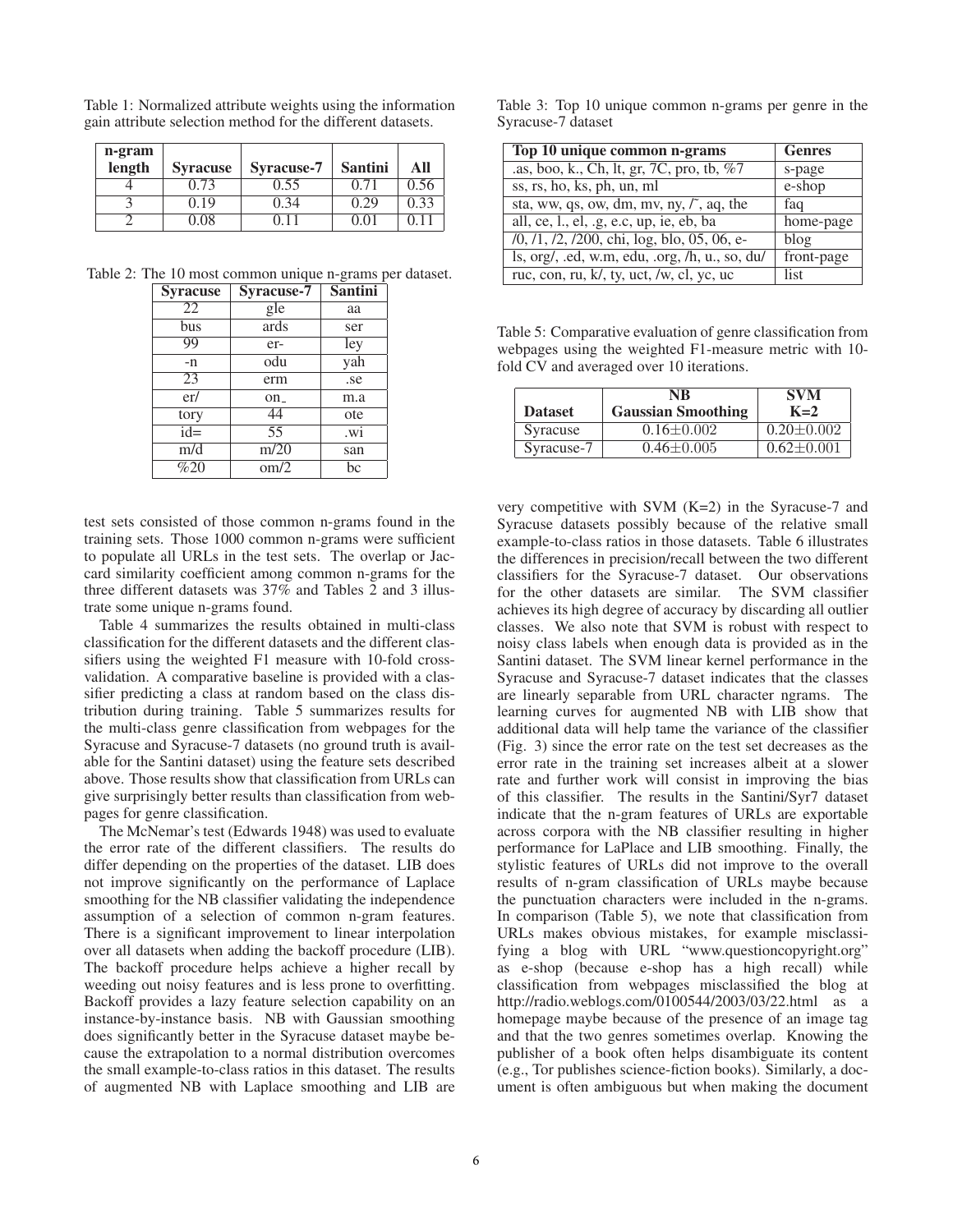Table 4: Comparative evaluation of genre classification from URLs using the weighted F1-measure metric with 10-fold CV.

|                |                   |                 |                  |                 | <b>NB</b>        |                 |                 |
|----------------|-------------------|-----------------|------------------|-----------------|------------------|-----------------|-----------------|
|                | <b>Random</b>     | <b>NB</b>       | <b>NB</b>        | <b>NB</b>       | Gaussian         | <b>SVM</b>      | <b>SVM</b>      |
| <b>Dataset</b> | <b>Classifier</b> | Laplace         | IJ               | <b>LIB</b>      | <b>Smoothing</b> | $K=2$           | $K=0$           |
| Syracuse       | $0.02 \pm 0.01$   | $0.24 + 0.02$   | $0.22 \pm 0.02$  | $0.24 \pm 0.03$ | $0.26 \pm 0.03$  | $0.22 + 0.01$   | $0.28 + 0.02$   |
| Syracuse-7     | $0.34 \pm 0.02$   | $0.66 \pm 0.03$ | $0.65 \pm 0.06$  | $0.66 \pm 0.04$ | $0.64 \pm 0.04$  | $0.66 \pm 0.03$ | $0.70 \pm 0.05$ |
| Santini        | $0.27 \pm 0.02$   | $0.36 \pm 0.02$ | $0.35 \pm 0.01$  | $0.36 \pm 0.01$ | $0.32 \pm 0.02$  | $0.47 + 0.02$   | $0.46 \pm 0.05$ |
| Santini/Svr7   | $0.27 \pm 0.02$   | $0.37 \pm 0.01$ | $0.35 \pm 0.001$ | $0.37 + 0.002$  | $0.32 \pm 0.02$  | $0.43 \pm 0.01$ | n/a             |

Table 6: Precision/Recall comparison on the Syracuse-7 dataset with 10-fold CV and averaged over 10 iterations.

|               | <b>Examples</b> | <b>NB</b><br>LIB |                 | <b>SVM</b><br>$K=2$ |                 |
|---------------|-----------------|------------------|-----------------|---------------------|-----------------|
| <b>Genres</b> | $(\%)$          | <b>Precision</b> | <b>Recall</b>   | <b>Precision</b>    | <b>Recall</b>   |
| s-page        | 0.04            | $0.29 \pm 0.06$  | $0.22 \pm 0.03$ | 0                   |                 |
| e-shop        | 0.54            | $0.76 \pm 0.01$  | $0.80 \pm 0.01$ | $0.69 \pm 0.00$     | $0.96 \pm 0.00$ |
| faq           | 0.03            | $0.23 \pm 0.03$  | $0.18 \pm 0.02$ | $\theta$            |                 |
| home-page     | 0.13            | $0.37 \pm 0.02$  | $0.4 \pm 0.02$  | $0.57 \pm 0.01$     | $0.47 \pm 0.01$ |
| blog          | 0.20            | $0.86 \pm 0.01$  | $0.79 \pm 0.00$ | $0.96 \pm 0.01$     | $0.70 \pm 0.00$ |
| front-page    | 0.05            | $0.26 \pm 0.02$  | $0.29 \pm 0.03$ | $0.1 \pm 0.31$      | $0 \pm 0.01$    |
| list          | 0.01            |                  |                 | 0                   |                 |



Figure 3: Learning Curves for Naive Bayes with linear interpolation and backoff for the Syracuse dataset.

available online, a categorization, reflected by the URL, is imposed to meet conventions and expectations that help disambiguate its genre in multi-class classification.

## Conclusion And Future Work

The experiments have shown that it is possible to estimate the genre of a document from the URL alone although the task is more difficult for URLs obtained through a random walk with noisy class labels as in the case of the Santini dataset or with a small example-to-genre ratio as in the case of the Syracuse dataset. This prompts questions on the prototypicality of a Web document with respect to its perceived genre and the degree to which this prototypicality also transfers to URLs. Learning from prototypical examples produces more accurate classification models with linear decision boundaries. We have provided a novel algorithm to combine linear interpolation smoothing with backoff for the classification of URLs in a naive Bayes classifier. This approach compares well with SVM on small-size corpora and with respect to computational performance during training and we will investigate other *all-ngram* models of mixed length covering the entire URL string for genre classification.

In follow-up experiments we will boost our corpora using our cascading classifier to increase the accuracy of our genre classification from URLs approach. We will combine classification from URLs with classification from webpages in a multimodal approach to leverage the strength of both perspectives in order to identify prototypical pages. Finally, we will postulate emerging genres to reduce the number of unclassified webpages obtained from the random walk of a Web crawler.

## References

Alpaydin, E., and Kaynak, C. 1998. Cascading classifiers. *Kybernetika* 34:369–374.

Baldridge, J., and Morton, T. 2004. OpenNLP. http://opennlp.sourceforge.net.

Baykan, E.; Henzinger, M.; Marian, L.; and Weber, I. 2009. Purely url-based topic classification. In *Proceedings of the 18th international conference on World wide web*, WWW '09, 1109–1110. New York, NY, USA: ACM.

Baykan, E.; Henzinger, M.; and Weber, I. 2008. Web page language identification based on urls. *Proc. VLDB Endow.* 1:176–187.

Boese, E. S. 2005. Stereotyping the web: Genre classification of web documents. Master's thesis, Colorado State University.

Chen, S., and Goodman, J. 1999. An empirical study of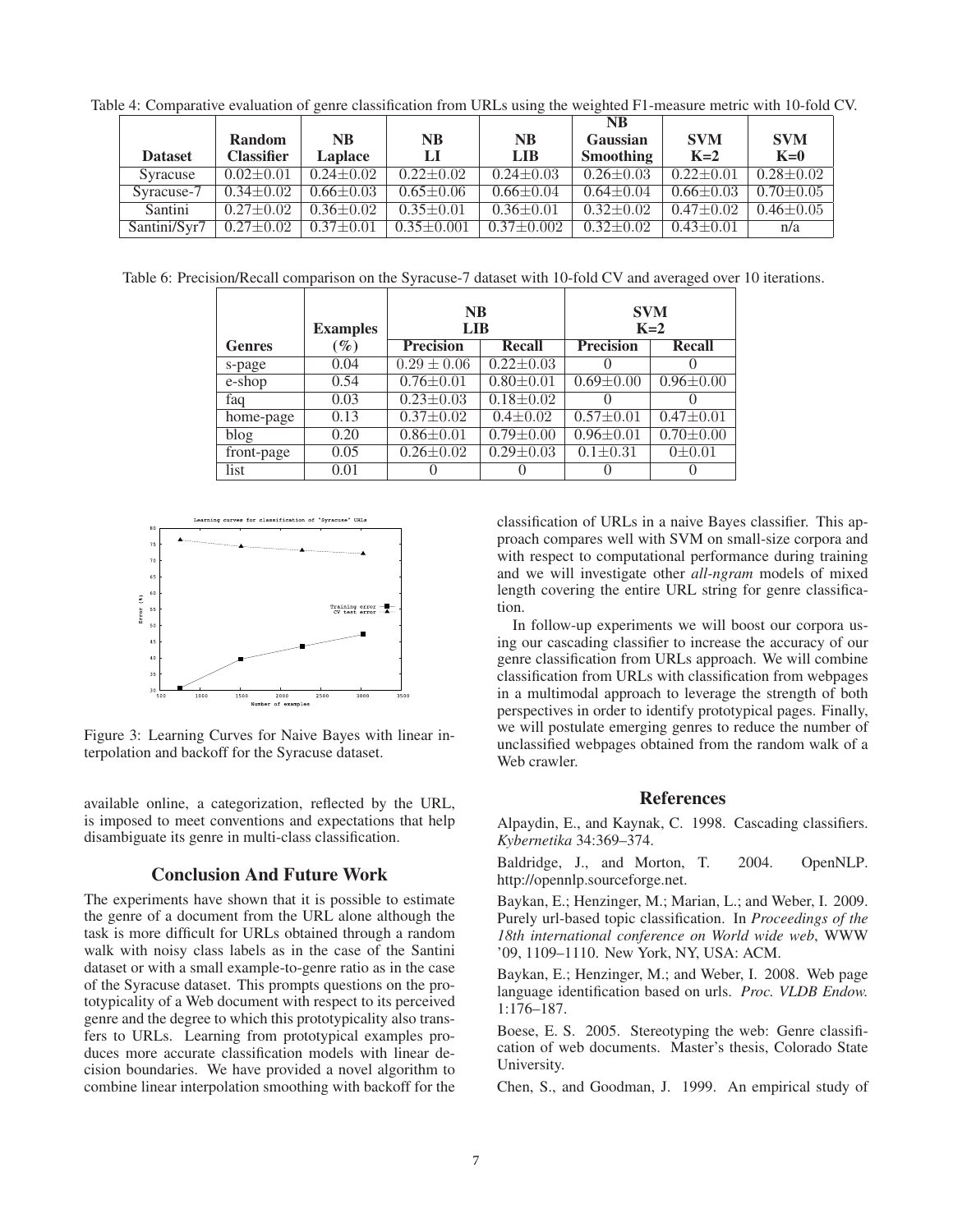smoothing techniques for language modeling. *Computer Speech & Language* 13(4):359–393.

Crowston, K.; Kwaśnik, B.; and Rubleske, J. 2011. Problems in the use-centered development of a taxonomy of web genres. In *Genres on the Web, Computational Models and Empirical Studies*. Springer. 69–84.

Dewe, J.; Karlgren, J.; and Bretan, I. 1998. Assembling a balanced corpus from the internet. In *Proceedings of the 11th Nordic Conference on Computational Linguistics*.

Edwards, A. 1948. Note on the correction for continuity in testing the significance of the difference between correlated proportions. *Psychometrika* 13(3):185–187.

Eissen, S. M. Z., and Stein, B. 2004. Genre classification of web pages. In *Proceedings of the 27th German Conference on Artificial Intelligence*, 256–269.

EL-Manzalawy, Y., and Honavar, V. 2005. *WLSVM: Integrating LibSVM into Weka Environment*. Software available at http://www.cs.iastate.edu/ yasser/wlsvm.

Finn, A., and Kushmerick, N. 2003. Learning to classify documents according to genre. In *International Joint Conference on Artificial Intelligence (IJCAI), Workshop on Computational Approaches to Style Analysis and Synthesis*.

Gyongyi, Z., and Garcia-Molina, H. 2005. Web spam taxonomy. In *First international workshop on adversarial information retrieval on the web (AIRWeb 2005)*.

Hall, M.; Frank, E.; Holmes, G.; and Bernhard Pfahringer, Peter Reutemann, I. H. W. 2009. The WEKA data mining software: an update. In *SIGKDD Explorations*, volume 11.

Jelinek, F. 1980. Interpolated estimation of markov source parameters from sparse data. *Pattern recognition in practice* 381–397.

Jericho, M. 2009. Jericho html parser. http://jerichohtml.sourceforge.net.

John, G. H., and Langley, P. 1995. Estimating continuous distributions in bayesian classifiers. In *Eleventh Conference on Uncertainty in Artificial Intelligence*, 338–345. San Mateo: Morgan Kaufmann.

John, G.; Kohavi, R.; and Pfleger, K. 1994. Irrelevant features and the subset selection problem. In *Proceedings of the eleventh international conference on machine learning*, volume 129, 121–129. San Francisco.

Kan, M.-Y., and Thi, H. O. N. 2005. Fast webpage classification using url features. In *Proceedings of the 14th ACM international conference on Information and knowledge management*, CIKM '05, 325–326. New York, NY, USA: ACM.

Kanaris, I., and Stamatatos, E. 2009. Learning to recognize webpage genres. *Information Processing & Management*  $45(5):499 - 512.$ 

Karlgren, J., and Cutting, D. 1994. Recognizing text genres with simple metrics using discriminant analysis. In *Proceedings of the 15th International Conference on Computational Linguistics*, 1071–1075.

Katz, S. 1987. Estimation of probabilities from sparse data for the language model component of a speech recognizer. *Acoustics, Speech and Signal Processing, IEEE Transactions on* 35(3):400–401.

Kessler, B.; Numberg, G.; and Schutze, H. 1997. Automatic detection of text genre. In *Proceedings of the Association of Computational Linguistics*.

Kim, Y., and Ross, S. 2008. Examining variations of prominent features in genre classification. In *Hawaii International Conference on System Sciences, Proceedings of the 41st Annual*, 132.

Kim, Y., and Ross, S. 2011. Formulating representative features with respect to genre classification. In *Genres on the Web, Computational Models and Empirical Studies*, volume 42. Springer. 129–147.

Koller, D., and Sahami, M. 1997. Hierarchically classifying documents using very few words. In *Proceedings of the Fourteenth International Conference on Machine Learning ICML*, 170–178. Morgan Kaufmann.

Levering, R.; Cutler, M.; and Yu, L. 2008. Using visual features for fine-grained genre classification of web pages. In *Hawaii International Conference on System Sciences, Proceedings of the 41st Annual*, 131–131. IEEE.

Lim, C.; Lee, K.; and Kim, G. 2005. Multiple sets of features for automatic genre classification of web documents. *Information processing & management* 41(5):1263–1276.

Ma, J.; Saul, L.; Savage, S.; and Voelker, G. 2009. Identifying suspicious urls: an application of large-scale online learning. In *Proceedings of the 26th Annual International Conference on Machine Learning*, 681–688. ACM.

Mason, J.; Shepherd, M.; Duffy, J.; Keselj, V.; and Watters, C. 2010. An n-gram based approach to multi-labeled web page genre classification. In *System Sciences (HICSS), 2010 43rd Hawaii International Conference on*, 1 –10.

Quinlan, J. 1986. Induction of decision trees. *Machine learning* 1(1):81–106.

Rauber, A., and Muller-Kogler, A. 2001. Integrating automatic genre analysis into digital libraries. In *First ACM-IEEE Joint Conference on Digital Libraries*.

Rubleske, J.; Crowston, K.; Kwaśnik, B. H.; and Chun, Y.-L. 2007. Building a corpus of genre-tagged web pages for an information-access experiment. In *Colloquium on Web Genres, Corpus Linguistics*.

Santini, M.; Sharoff, S.; Rehm, G.; and Mehler, A. 2007. Web genre wiki. Retrieved from http://www.webgenrewiki.org.

Santini, M. 2006. Some issues in automatic genre classification of web pages. In *JADT Journee Internationales d'Analyse statistique des donnees textuelles*.

Santini, M. 2012. 7-genre corpus. Retrieved from http://www.webgenrewiki.org.

Sharoff, S.; Wu, Z.; and Markert, K. 2010. The web library of babel: evaluating genre collections. In *Proceedings of the Seventh Conference on International Language Resources and Evaluation*, 3063–3070.

Stubbe, A.; Ringlstetter, C.; and Schulz, K. U. 2007. Genre